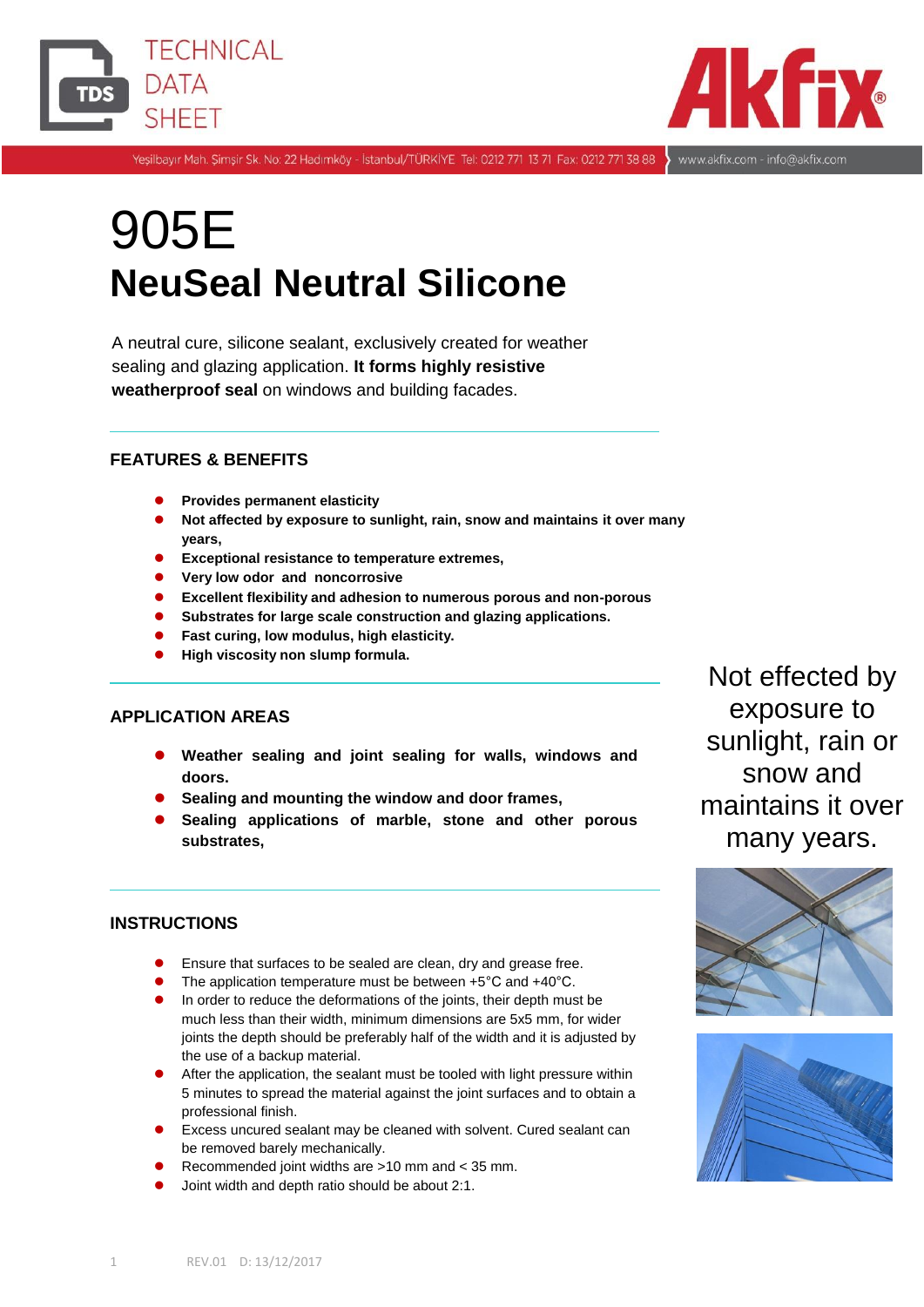



Yeşilbayır Mah. Şimşir Sk. No: 22 Hadımköy - İstanbul/TÜRKİYE Tel: 0212 771 13 71 Fax: 0212 771 38 88 > www.akfix.com - info@akfix.com

#### **Consumption (approx.)**

| Joint Width        | 10 <sub>mm</sub> | 15 <sub>mm</sub> | $20 \text{ mm}$ |
|--------------------|------------------|------------------|-----------------|
| Joint Depth        | 6mm              | 8 <sub>mm</sub>  | $10 \text{ mm}$ |
| Efficiency /310 ml | 5 meters         | 2.5 meters       | 1.5 meters      |

#### **Surface Preparation**

Following cleaning procedure and materials are recommended:

| Glass                                       | Degrease with alcohol or MEK                                    |  |  |
|---------------------------------------------|-----------------------------------------------------------------|--|--|
| Aluminium, light alloys and stainless steel | Degrease with alcohol or MEK                                    |  |  |
| <b>Other Metals</b>                         | Lightly abrade then degrease as above                           |  |  |
| Wood                                        | Lightly abrade surface then remove dust                         |  |  |
| <b>Plastics</b>                             | Degrease using an agent recommended<br>by plastics manufacturer |  |  |
| Concrete and other alkaline Surfaces        | Brush and remove dust                                           |  |  |

#### **STANDARDS**

Meets or exceeds the requirements of the following specifications:

CE marked for EN 15651 for façade applications.

#### **RESTRICTIONS;**

- It must not be used in totally confined spaces where sealant cannot cure due to lack of atmospheric moisture.
- Not over paintable.
- Do not use in conjunction with bitumen asphalt, neoprene and certain organic elastomers.
- It is not suitable for food contact applications.
- Do not use to produce swimming pool joints.
- Can yellow if exposed to bleach or HCL based brick cleaners whilst curing.

## **STORAGE AND SHELF LIFE;**

The shelf life is 12 months if stored in unopened-original package in a dry place at temperatures between +5°C and +25°C.